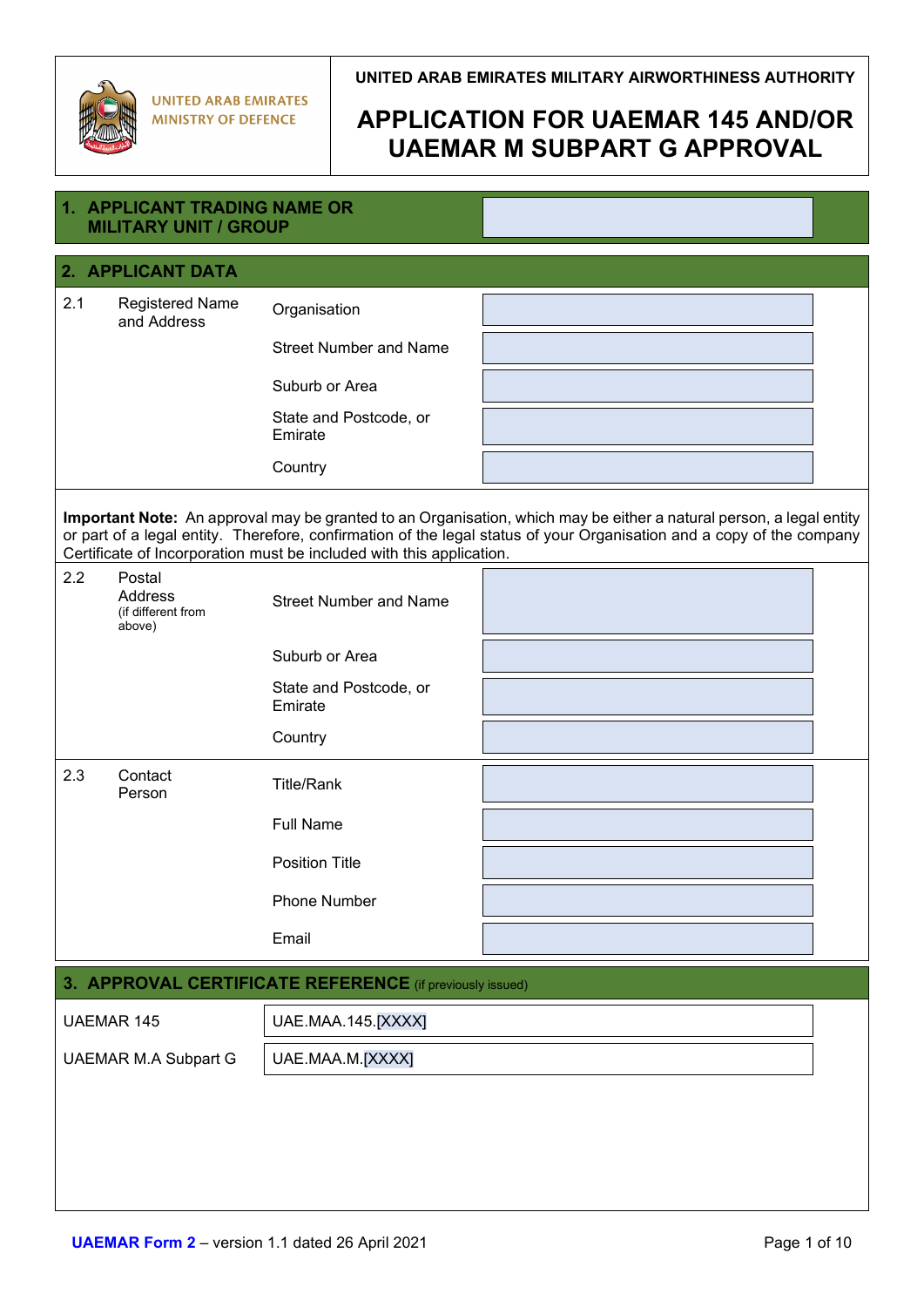

| 4. ADDRESS OF SITE(S) REQUIRING APPROVAL |                                                                                                                          |                                  |                                                           |  |  |
|------------------------------------------|--------------------------------------------------------------------------------------------------------------------------|----------------------------------|-----------------------------------------------------------|--|--|
| 4.1                                      | Base, Engine and Component Maintenance Site                                                                              |                                  |                                                           |  |  |
|                                          | Facility/Site 1                                                                                                          | <b>Street Number and</b><br>Name |                                                           |  |  |
|                                          | Same as section 2.1                                                                                                      | Suburb or Area                   |                                                           |  |  |
|                                          |                                                                                                                          | State and Postcode,              |                                                           |  |  |
|                                          | <b>Additional Sites</b>                                                                                                  | or<br>Emirate                    |                                                           |  |  |
|                                          | No<br>Yes                                                                                                                | Country                          |                                                           |  |  |
|                                          | For additional facilities/sites, refer to Annex A.                                                                       |                                  |                                                           |  |  |
| 4.2                                      | Line Maintenance Site                                                                                                    |                                  |                                                           |  |  |
|                                          | Facility/Site 1                                                                                                          | <b>Street Number and</b><br>Name |                                                           |  |  |
|                                          | Same as section 2.1                                                                                                      | Suburb or Area                   |                                                           |  |  |
|                                          |                                                                                                                          | State and Postcode,              |                                                           |  |  |
|                                          | <b>Additional Sites</b>                                                                                                  | or<br>Emirate                    |                                                           |  |  |
|                                          | No<br>Yes                                                                                                                | Country                          |                                                           |  |  |
|                                          | For additional facilities/sites, refer to Annex B.                                                                       |                                  |                                                           |  |  |
|                                          | 5. CONTACTS                                                                                                              |                                  |                                                           |  |  |
| 5.1                                      | Accountable<br>Manager                                                                                                   | <b>Title</b>                     | Name                                                      |  |  |
|                                          |                                                                                                                          | Position                         | Phone                                                     |  |  |
|                                          |                                                                                                                          | Email                            |                                                           |  |  |
| 5.2                                      | <b>Quality Manager</b>                                                                                                   |                                  |                                                           |  |  |
|                                          |                                                                                                                          | <b>Title</b>                     | Name                                                      |  |  |
|                                          |                                                                                                                          | Position                         | Phone                                                     |  |  |
| 5.3                                      | <b>Organisation Email</b>                                                                                                | Email                            |                                                           |  |  |
|                                          |                                                                                                                          |                                  |                                                           |  |  |
|                                          | <b>6. APPLICATION</b>                                                                                                    |                                  |                                                           |  |  |
| 6.1                                      | Approval                                                                                                                 | <b>UAEMAR 145 Approval</b>       | <b>UAEMAR M.A Subpart G Approval</b>                      |  |  |
| 6.2                                      | Purpose                                                                                                                  | Initial                          | * Revision to Initial Application<br>*Changes to Approval |  |  |
|                                          |                                                                                                                          | *Organisation                    | *Address Data<br>*Nominated Person(s)                     |  |  |
|                                          |                                                                                                                          | *Rating(s)                       | *Miscellaneous<br>*Contact Details                        |  |  |
|                                          |                                                                                                                          |                                  | Notification of Surrender of Approval                     |  |  |
| 6.3                                      | Scope                                                                                                                    |                                  |                                                           |  |  |
|                                          | Reason for UAEMAR 145 / UAEMAR M.A Subpart G Approval relevant to this application. Refer Sections 7 and 8 respectively. |                                  |                                                           |  |  |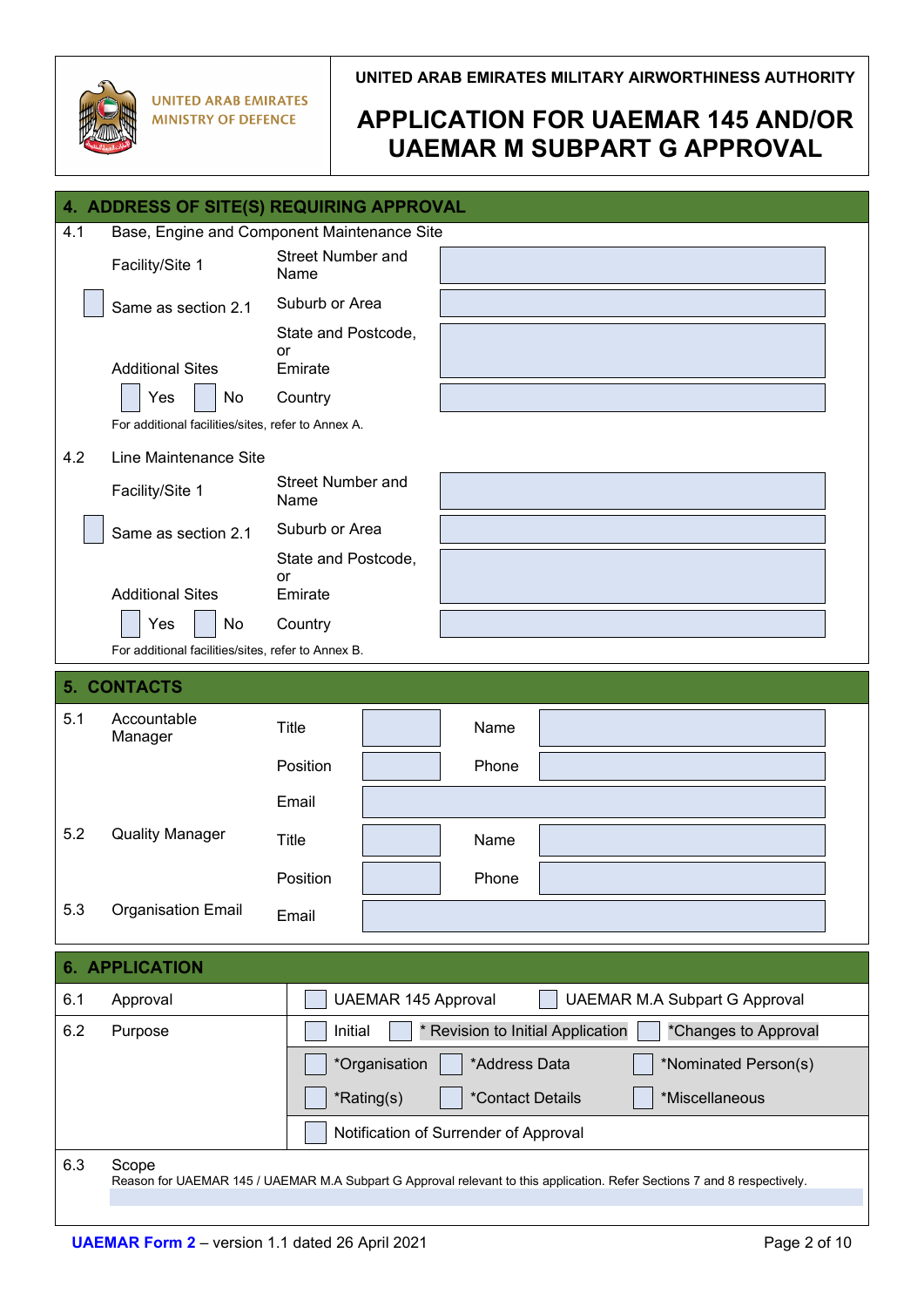

# **APPLICATION FOR UAEMAR 145 AND/OR UAEMAR M SUBPART G APPROVAL**

### **7. SCOPE OF UAEMAR 145 APPROVAL**

Please do not enter any data in this table in case of UAEMAR M.A Subpart G application. Add / delete lines as required. In case of application for change of the scope of work, only the parts of this table affected by the change are required to be completed.

| <b>RATING</b> |                |                                          | <b>Limitations</b> | <b>Base Maint.</b> | Line Maint. |
|---------------|----------------|------------------------------------------|--------------------|--------------------|-------------|
|               | A <sub>1</sub> | Aeroplanes/Airships above 5700 kg        |                    |                    |             |
| AIRCRAFT      | A2             | Aeroplanes/Airships 5700 kg and below    |                    |                    |             |
|               | A <sub>3</sub> | Helicopters above 3175 kg                |                    |                    |             |
|               | A4             | Helicopters 3175 kg and below            |                    |                    |             |
|               | A <sub>5</sub> | Air vehicles other than A1, A2, A3 or A4 |                    |                    |             |
|               | <b>B1</b>      | Turbine                                  |                    |                    |             |
| ENGINES       | <b>B2</b>      | Piston                                   |                    |                    |             |
|               | B <sub>3</sub> | <b>APU</b>                               |                    |                    |             |

| <b>Component Capability List Index</b>                                 |                 |                                      |  |                                                                                        |                                                  |
|------------------------------------------------------------------------|-----------------|--------------------------------------|--|----------------------------------------------------------------------------------------|--------------------------------------------------|
|                                                                        |                 | <b>RATING</b>                        |  | <b>Limitations</b><br>List limitations or refer to Component<br>Capability Lists (CCL) | S1000D Chapter<br>Reference <sup>1</sup>         |
|                                                                        | C <sub>1</sub>  | Air Conditioning and Pressure        |  |                                                                                        | 21                                               |
|                                                                        | C <sub>2</sub>  | Auto Flight                          |  |                                                                                        | 22                                               |
|                                                                        | C <sub>3</sub>  | <b>Communications and Navigation</b> |  |                                                                                        | 23-34-43                                         |
|                                                                        | C <sub>4</sub>  | Doors - Hatches                      |  |                                                                                        | 52                                               |
|                                                                        | C <sub>5</sub>  | <b>Electrical Power</b>              |  |                                                                                        | 24-33-91                                         |
|                                                                        | C <sub>6</sub>  | Equipment                            |  |                                                                                        | 25-38-45-50                                      |
| AIR VEHICLE<br>OR AUXILIARY POWER UNITS                                | C7              | Engine - APU                         |  |                                                                                        | 49-71-72-73-74-75-76-77-78-79-<br>80-81-82-83-86 |
|                                                                        | C <sub>8</sub>  | <b>Flight Controls</b>               |  |                                                                                        | 27-55-57. 40-57, 50-57, 60-57, 70                |
|                                                                        | C <sub>9</sub>  | Fuel - Airframe                      |  |                                                                                        | 28-48                                            |
|                                                                        | C10             | Helicopters - Rotors                 |  |                                                                                        | 62-64-66-67                                      |
| pp                                                                     | C11             | Helicopters - Transmission           |  |                                                                                        | 63-65                                            |
| ENGINES                                                                | C12             | Hydraulic                            |  |                                                                                        | 29                                               |
|                                                                        | C <sub>13</sub> | Instruments                          |  |                                                                                        | 31-46                                            |
|                                                                        | C14             | Landing Gear                         |  |                                                                                        | 32-90                                            |
| <b>COMPONENTS</b>                                                      | C <sub>15</sub> | Oxygen                               |  |                                                                                        | 35-47                                            |
| OTHER THAN COMPLETE                                                    | C16             | Propellers                           |  |                                                                                        | 61                                               |
|                                                                        | C <sub>17</sub> | Pneumatic                            |  |                                                                                        | 36-37                                            |
|                                                                        | C <sub>18</sub> | Protection - Ice / Rain / Fire       |  |                                                                                        | 26-30                                            |
|                                                                        | C <sub>19</sub> | Windows                              |  |                                                                                        | 56                                               |
|                                                                        | C <sub>20</sub> | Structural                           |  |                                                                                        | 53-54-57. 10-57, 20-57, 30                       |
|                                                                        | C <sub>21</sub> | <b>Water Ballast</b>                 |  |                                                                                        | 41                                               |
|                                                                        | C <sub>22</sub> | <b>Propulsion Augmentation</b>       |  |                                                                                        | 84                                               |
| <b>UAEMAR Form 2</b> - version 1.1 dated 26 April 2021<br>Page 3 of 10 |                 |                                      |  |                                                                                        |                                                  |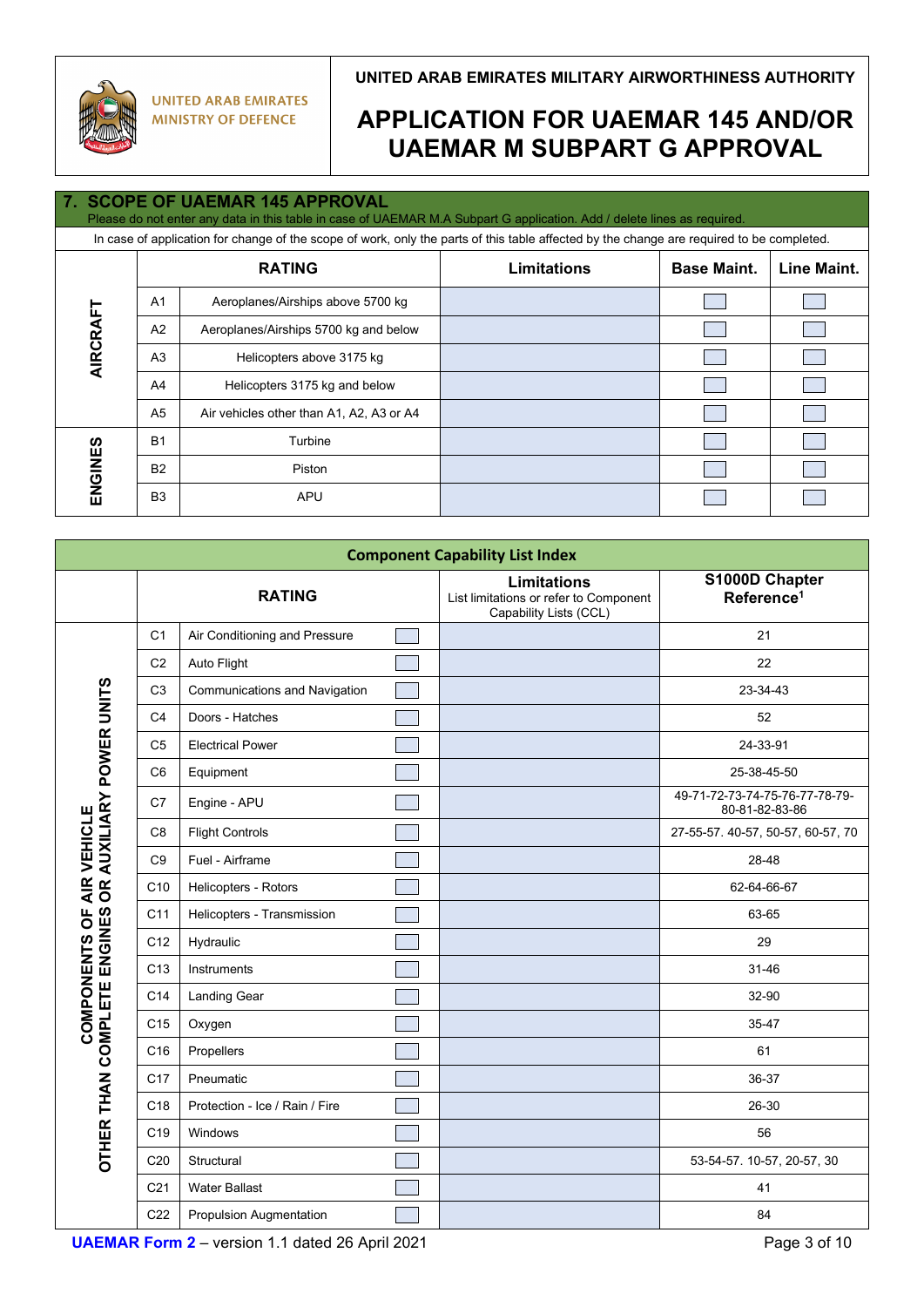

**UNITED ARAB EMIRATES MILITARY AIRWORTHINESS AUTHORITY**

|                                                                                        | C <sub>51</sub> | <b>Attack Systems</b>                                     |                        | 39-40-42 |
|----------------------------------------------------------------------------------------|-----------------|-----------------------------------------------------------|------------------------|----------|
|                                                                                        | C <sub>52</sub> | Radar/Surveillance                                        |                        | 92-93    |
|                                                                                        | C <sub>53</sub> | <b>Weapons Systems</b>                                    |                        | 94       |
|                                                                                        | C <sub>54</sub> | Crew Escape                                               |                        | 95       |
|                                                                                        | C <sub>55</sub> | Missiles/Drones/Telemetry                                 |                        | 96       |
|                                                                                        | C <sub>56</sub> | Reconnaissance                                            |                        | 97-98    |
|                                                                                        | C <sub>57</sub> | <b>Electronic Warfare</b>                                 |                        | 99       |
|                                                                                        |                 |                                                           | Liquid Penetrant (PT)  |          |
| ఱ                                                                                      |                 | Non-Destructive Testing<br>European Standard EN 4179:2017 | Magnetic Particle (MT) |          |
|                                                                                        |                 |                                                           | Ultrasonic (UT)        | Level    |
|                                                                                        | D <sub>1</sub>  |                                                           | Eddy Current (ET)      |          |
| <b>.ISED SERVICES<br/>SYSTEMS</b>                                                      |                 |                                                           | Radiography (RT)       |          |
|                                                                                        |                 |                                                           | Thermography (IRT)     |          |
| SPECIALISED                                                                            |                 |                                                           | Shearography (ST)      |          |
|                                                                                        |                 |                                                           | Other                  |          |
|                                                                                        | D <sub>5</sub>  | Arms, Munitions and Pyrotechnic Systems<br>Specific       |                        |          |
| <sup>1</sup> S1000D Chapter reference: in conformity with S1000D Main System Breakdown |                 |                                                           |                        |          |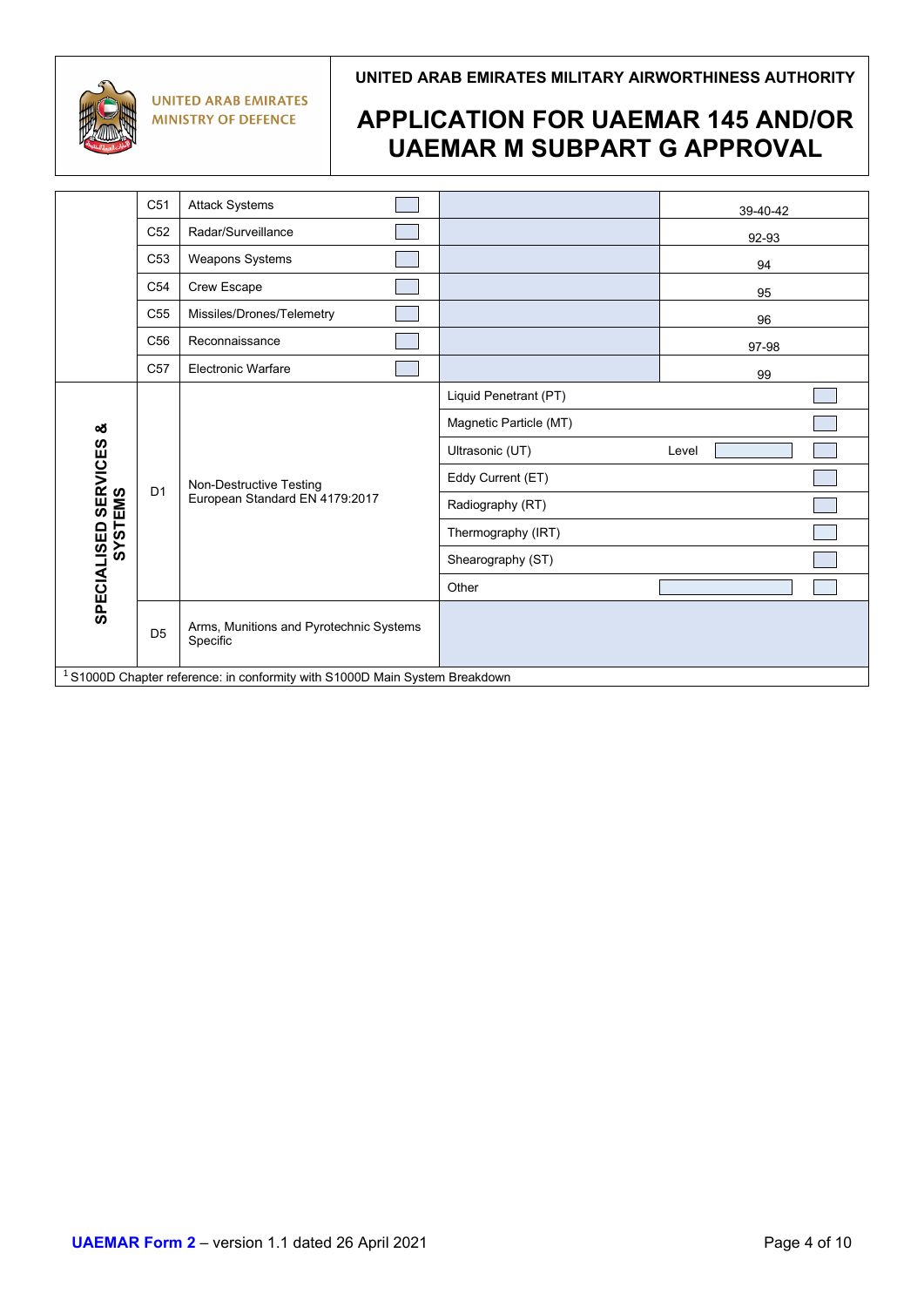

| 8. SCOPE OF UAEMAR M.A SUBPART G APPROVAL<br>Please do not enter any data in this table in case of UAEMAR 145 application. Add / delete lines as required. |                                                                                                                                 |                                                                          |                                                                                                                                                              |
|------------------------------------------------------------------------------------------------------------------------------------------------------------|---------------------------------------------------------------------------------------------------------------------------------|--------------------------------------------------------------------------|--------------------------------------------------------------------------------------------------------------------------------------------------------------|
|                                                                                                                                                            |                                                                                                                                 |                                                                          |                                                                                                                                                              |
| <b>Aircraft Type</b><br>State the aircraft manufacturer,<br>type / series / group and quantity                                                             | <b>AwR &amp; MARC</b><br>Perform<br>Airworthiness<br>Review and Issue<br>Military<br>Airworthiness<br><b>Review Certificate</b> | <b>AMP</b><br>Develop and Control<br>Approved<br>Maintenance<br>Programs | <b>UAEMAR M.A.711(a)3</b><br><b>CAMO Support Organisations</b><br>State the Organisation and CAMO functions performed by<br>Sub-contractor for the applicant |
| Manufacturer:                                                                                                                                              | Apply for CAMO<br>Privilege                                                                                                     | Apply for CAMO<br>Privilege                                              | Organisation:                                                                                                                                                |
| Type / Series / Group:                                                                                                                                     |                                                                                                                                 |                                                                          | Address:<br>Approval Cert. No.:<br>(as applicable)<br>CAMO functions to be performed:                                                                        |
| Quantity:                                                                                                                                                  |                                                                                                                                 |                                                                          |                                                                                                                                                              |
| Manufacturer:                                                                                                                                              | Apply for CAMO<br>Privilege                                                                                                     | Apply for CAMO<br>Privilege                                              | Organisation:                                                                                                                                                |
| Type / Series / Group:                                                                                                                                     |                                                                                                                                 |                                                                          | Address:                                                                                                                                                     |
|                                                                                                                                                            |                                                                                                                                 |                                                                          | Approval Cert. No.:<br>(as applicable)                                                                                                                       |
| Quantity:                                                                                                                                                  |                                                                                                                                 |                                                                          | CAMO functions to be performed:                                                                                                                              |
|                                                                                                                                                            |                                                                                                                                 |                                                                          |                                                                                                                                                              |
| Manufacturer:                                                                                                                                              | Apply for CAMO<br>Privilege                                                                                                     | Apply for CAMO<br>Privilege                                              | Organisation:                                                                                                                                                |
| Type / Series / Group:                                                                                                                                     |                                                                                                                                 |                                                                          | Address:                                                                                                                                                     |
|                                                                                                                                                            |                                                                                                                                 |                                                                          | Approval Cert. No.:<br>(as applicable)                                                                                                                       |
|                                                                                                                                                            |                                                                                                                                 |                                                                          | CAMO functions to be performed:                                                                                                                              |
| Quantity:                                                                                                                                                  |                                                                                                                                 |                                                                          |                                                                                                                                                              |
| Manufacturer:                                                                                                                                              | Apply for CAMO<br>Privilege                                                                                                     | Apply for CAMO<br>Privilege                                              | Organisation:                                                                                                                                                |
| Type / Series / Group:                                                                                                                                     |                                                                                                                                 |                                                                          | Address:                                                                                                                                                     |
|                                                                                                                                                            |                                                                                                                                 |                                                                          | Approval Cert. No.:<br>(as applicable)                                                                                                                       |
|                                                                                                                                                            |                                                                                                                                 |                                                                          | CAMO functions to be performed:                                                                                                                              |
| Quantity:                                                                                                                                                  |                                                                                                                                 |                                                                          |                                                                                                                                                              |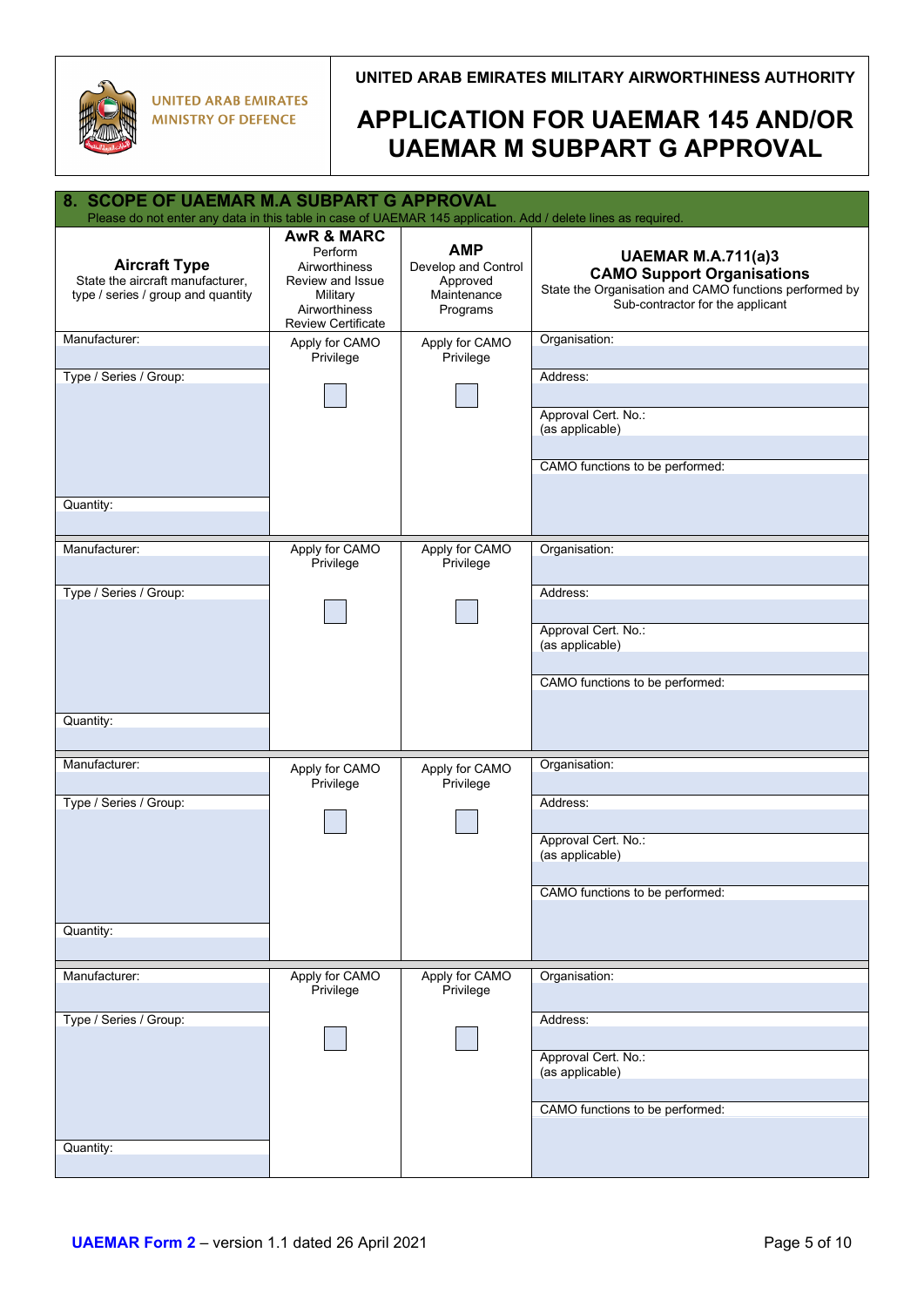

| 9. OTHER APPROVALS ISSUED TO THE APPLICANT<br>Please detail the issuing NAA/NMAA and scope of approval. Add / delete lines as required. |                                                                                                                                                                                                                                     |  |  |
|-----------------------------------------------------------------------------------------------------------------------------------------|-------------------------------------------------------------------------------------------------------------------------------------------------------------------------------------------------------------------------------------|--|--|
| <b>NAA / NMAA</b>                                                                                                                       | <b>Scope</b>                                                                                                                                                                                                                        |  |  |
|                                                                                                                                         |                                                                                                                                                                                                                                     |  |  |
|                                                                                                                                         |                                                                                                                                                                                                                                     |  |  |
|                                                                                                                                         |                                                                                                                                                                                                                                     |  |  |
| <b>10. APPLICATION CHECKLIST</b><br>Please confirm that the following information is included as part of your application:              |                                                                                                                                                                                                                                     |  |  |
| Maintenance Organisation Exposition (MOE)                                                                                               | Continuing Airworthiness Management Exposition (CAME)                                                                                                                                                                               |  |  |
| All relevant plans / procedures referenced in MOE                                                                                       | All relevant plans / procedures referenced in CAME                                                                                                                                                                                  |  |  |
| Regulatory compliance cross referencing in MOE                                                                                          | Regulatory compliance cross referencing in CAME                                                                                                                                                                                     |  |  |
| Component Capability List (UAEMAR 145 only)                                                                                             |                                                                                                                                                                                                                                     |  |  |
| 11. APPLICANT'S DECLARATION (To be completed by the Accountable Manager)                                                                |                                                                                                                                                                                                                                     |  |  |
| 11.1 Declaration                                                                                                                        |                                                                                                                                                                                                                                     |  |  |
| I declare that the information provided on this form is true and correct.<br>relevant supporting documentation.<br>Name                 | I understand and accept that in order for the MAA to process this application, I have supplied all<br>Position<br>Signature<br>Date<br>*On completion, send form and documentation as Commercial-in-Confidence to UAEMAA@mod.gov.ae |  |  |
| <b>12.MAA USE ONLY</b>                                                                                                                  |                                                                                                                                                                                                                                     |  |  |
| 12.1 Record File ID                                                                                                                     |                                                                                                                                                                                                                                     |  |  |
| 12.2 Organisation Approval application                                                                                                  | <b>Application Approved</b><br><b>Application Requires Resubmit</b><br><b>Application Not Approved</b>                                                                                                                              |  |  |
| 12.3 Additional Comments                                                                                                                |                                                                                                                                                                                                                                     |  |  |
|                                                                                                                                         |                                                                                                                                                                                                                                     |  |  |
| Name                                                                                                                                    | Position<br>Signature<br>Date                                                                                                                                                                                                       |  |  |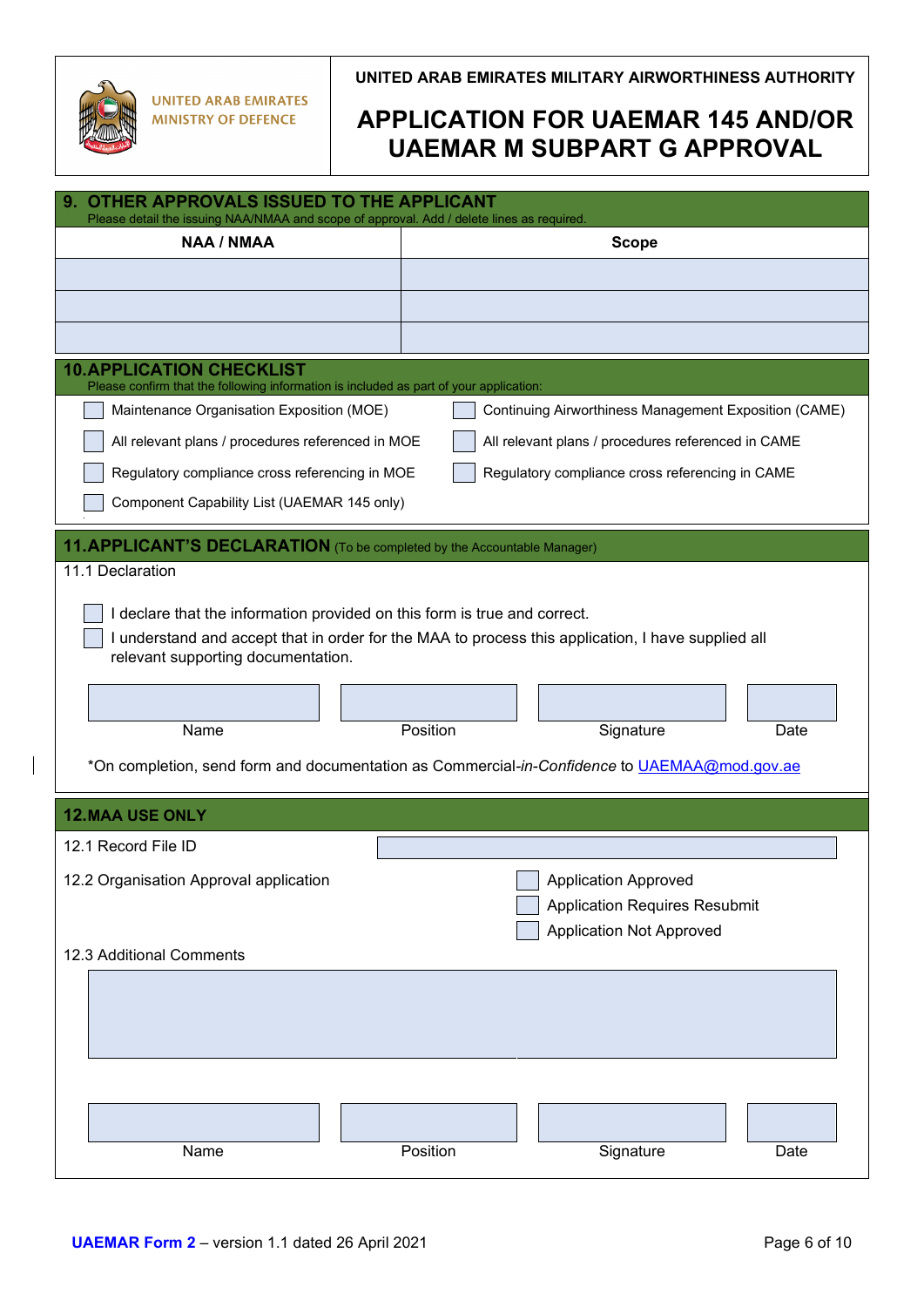

## **UNITED ARAB EMIRATES MILITARY AIRWORTHINESS AUTHORITY**

| <b>ANNEX A</b>            |                                   |                                                               |  |
|---------------------------|-----------------------------------|---------------------------------------------------------------|--|
| <b>Facility / Site(s)</b> |                                   | 4.1 Base, Engine and Component Maintenance Additional Site(s) |  |
| Facility/Site 2           | <b>Street Number and Name</b>     |                                                               |  |
|                           | Suburb                            |                                                               |  |
|                           | State and Postcode, or<br>Emirate |                                                               |  |
|                           | Country                           |                                                               |  |
| Facility/Site 3           | <b>Street Number and Name</b>     |                                                               |  |
|                           | Suburb                            |                                                               |  |
|                           | State and Postcode, or<br>Emirate |                                                               |  |
|                           | Country                           |                                                               |  |
| Facility/Site 4           | <b>Street Number and Name</b>     |                                                               |  |
|                           | Suburb                            |                                                               |  |
|                           | State and Postcode, or<br>Emirate |                                                               |  |
|                           | Country                           |                                                               |  |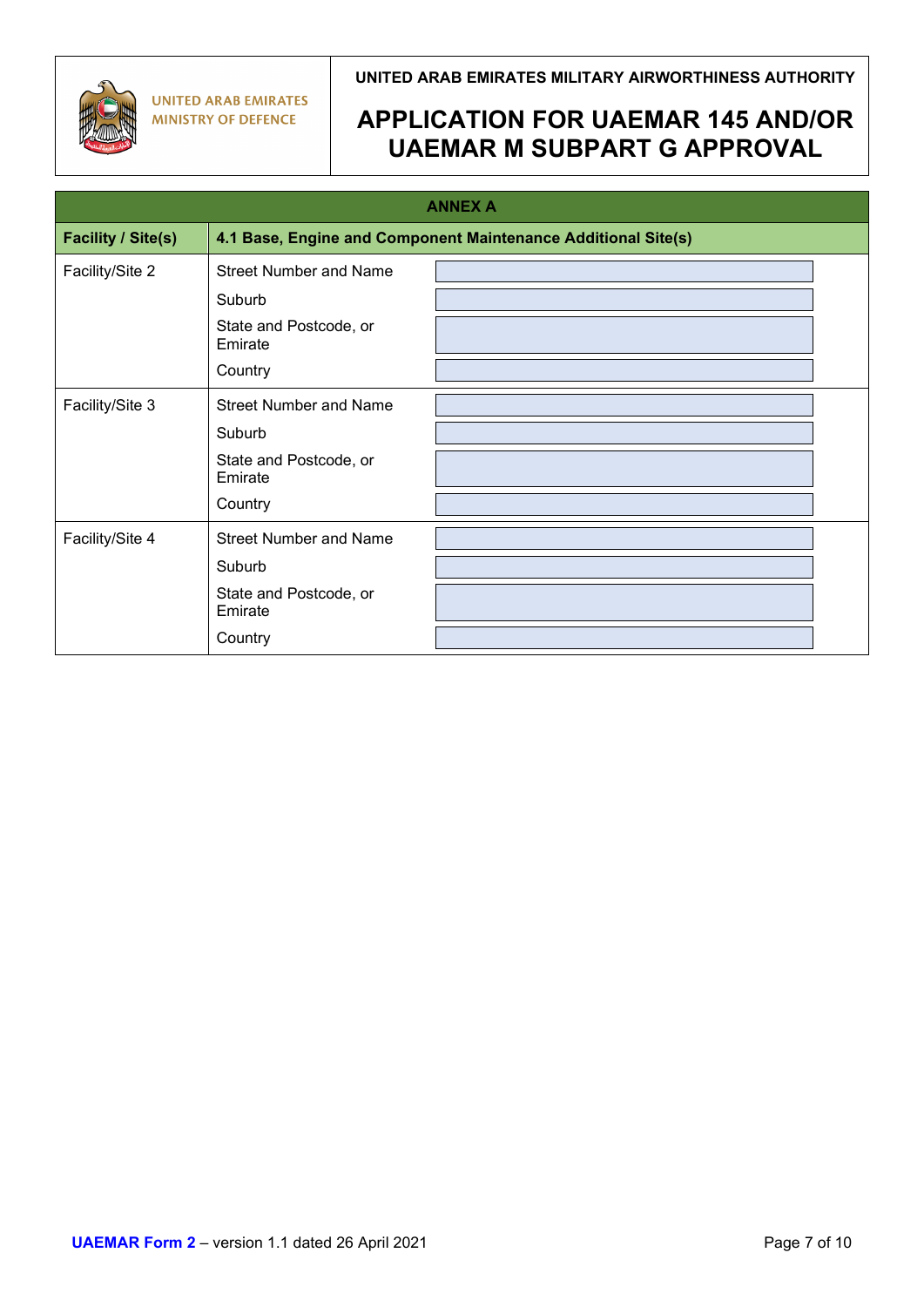

**UNITED ARAB EMIRATES MILITARY AIRWORTHINESS AUTHORITY**

| <b>ANNEX B</b>            |                                         |  |  |
|---------------------------|-----------------------------------------|--|--|
| <b>Facility / Site(s)</b> | 4.2 Line Maintenance Additional Site(s) |  |  |
| Facility / Site 2         | <b>Street Number and Name</b>           |  |  |
|                           | Suburb                                  |  |  |
|                           | State and Postcode, or<br>Emirate       |  |  |
|                           | Country                                 |  |  |
| Facility / Site 3         | <b>Street Number and Name</b>           |  |  |
|                           | Suburb                                  |  |  |
|                           | State and Postcode, or<br>Emirate       |  |  |
|                           | Country                                 |  |  |
| Facility / Site 4         | <b>Street Number and Name</b>           |  |  |
|                           | Suburb                                  |  |  |
|                           | State and Postcode, or<br>Emirate       |  |  |
|                           | Country                                 |  |  |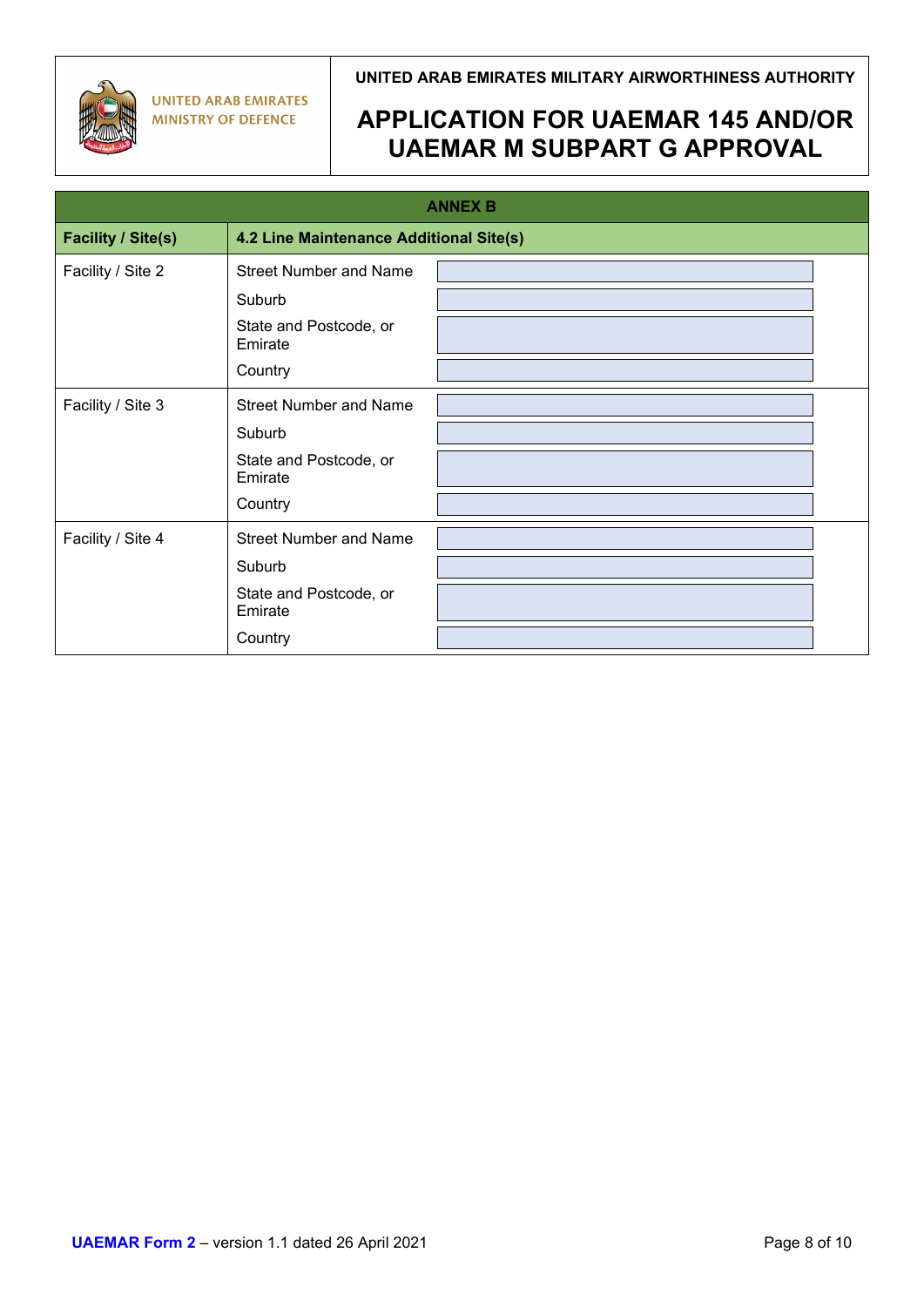**UNITED ARAB EMIRATES MILITARY AIRWORTHINESS AUTHORITY**

# **APPLICATION FOR UAEMAR 145 AND/OR UAEMAR M SUBPART G APPROVAL**

## **INSTRUCTIONS**

These instructions are designed to assist with completing the UAEMAR Form 2 for UAEMAR 145 and/or UAEMAR M.A Subpart G applications under UAE Military Airworthiness Regulations (UAEMAR). Carefully read this document and any relevant Acceptable Means of Compliance or Guidance Material.

## **ABOUT THIS FORM AND APPLICATION PROCESS**

Completing this application form is the first step in the application process. Once received, the MAA will review the application, including all supporting documentation provided. Applicants shall complete and sign the application form and submit to the MAA using the email address below.

This UAEMAR Form 2 is the official MAA form to apply for UAEMAR 145 and/or UAEMAR Part M.A Subpart G approval under UAEMAR. This form is considered part of an application pack and must be submitted with the appropriate evidence to support the application.

## **COMPLETION OF THE FORM**

### **Withdrawal of Application**

An application can be withdrawn in writing at any time.

### **Block 1 – Applicant Trading Name or Military Unit / Group**

Provide the trading name of the Company or UAE military unit / group.

### **Block 2 – Applicant Data**

Provide the legal business name of the Company as it appears on the Business Registration or similar legal document. Include confirmation of the legal status of the Organisation and enclose a copy of the Certificate of Incorporation or similar with this application. Confirmation of the legal status of the Organisation is not required for UAE military groups.

### **Block 3 – Approval Certificate Reference Number**

If your Organisation has a UAEMAR 145 or UAEMAR M.A Subpart G Certificate, please provide this reference number. If a reference number has not been issued, please leave this section blank and a reference number will be issued once your organisation has been approved by the MAA.

### **Block 4 – Facility / Site Address/s**

For UAEMAR M.A Subpart G applications, there is nil requirement to complete section 4.1 and/or section 4.2 providing the maintenance facility/site address is the same as that identified in section 2.1. UAEMAR 145 applicants may use Annex A or Annex B for additional facility/site locations.

### **Block 5 – Contacts**

Provide details of the Accountable Manager and the Quality Manager. All UAEMAR M.A Subpart G or UAEMAR 145 Accountable Managers and Quality Managers are required to complete a separate UAEMAR Form 4 Application.